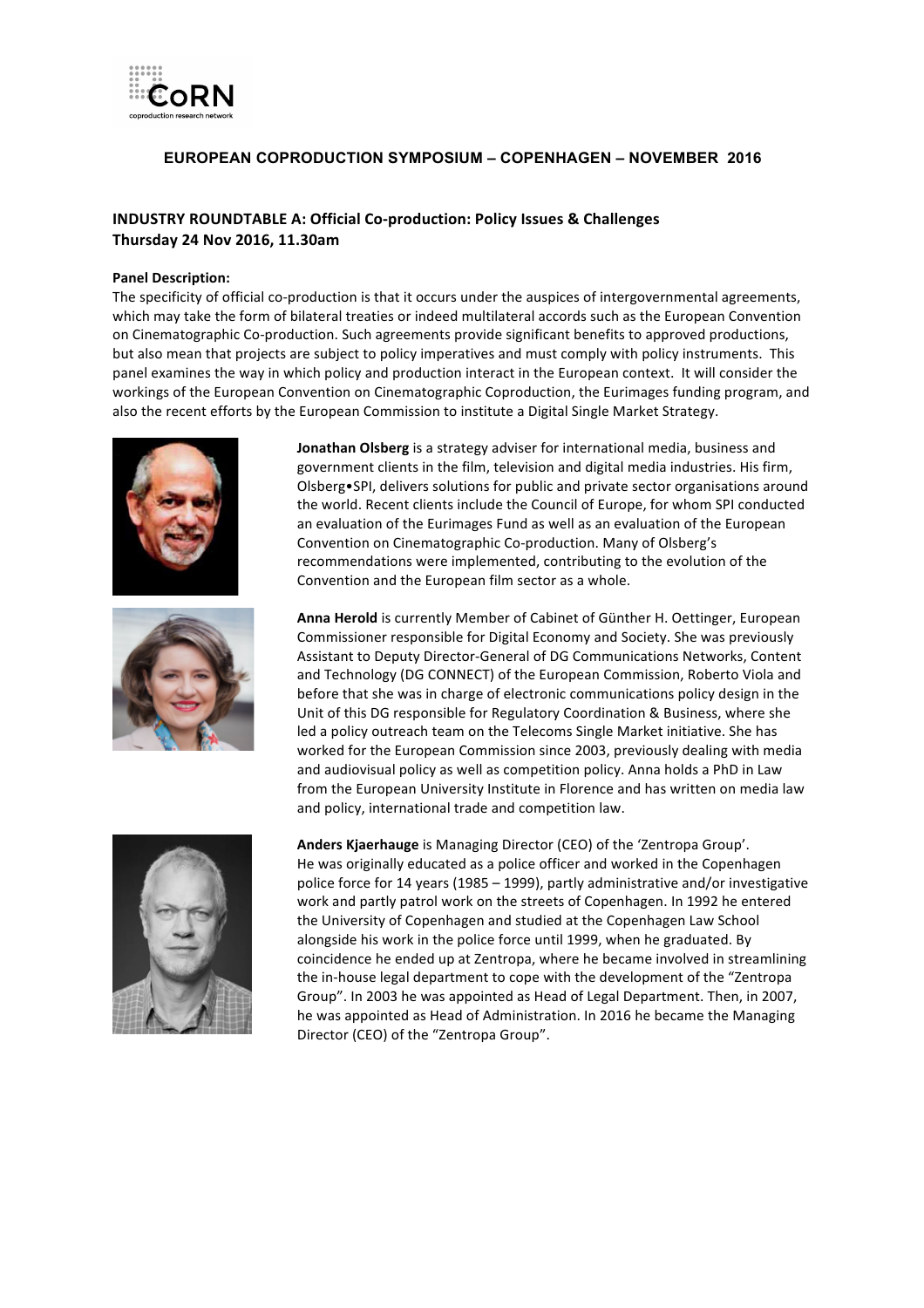

# **INDUSTRY ROUNDTABLE B: Co-production from the perspective of smaller filmmaking nations Thursday 24 Nov 2016, 2.30pm**

#### **Panel description**

This panel is focussed on the manner in which official co-production enables producers from smaller filmmaking nations to make projects that might not otherwise be made (due to lack of financing in the domestic market). The films discussed are likely to be art-house and accordingly the discussion will be focussed on the cultural (transnational) aspects of official co-production. The main focus will be on the coproduction initiatives within the framework of the major European film festivals. These initiatives are made to stimulate regional collaboration and strengthen the co-production capacities of small European countries. The panel is moderated by Petar Mitric, who has undertaken research at various European institutions, including Eurimages and several MEDIA desks.





**Jovan Marjanovic** (LLb, MSc), has been involved in the Sarajevo Film Festival since 1999. From 2003 to 2007, he was the Executive Manager of CineLink Coproduction Market and is now on the Festivals Board as the Head of Industry and the Executive Director of Sarajevo City of Film Fund. He has been serving as the National Representative of Bosnia and Herzegovina to *Eurimages* since 2006, and has also been a Member of the Board of Management of the Film Fund of the Federation of Bosnia and Herzegovina. In 2008 he earned his MSc in Film Business at Cass Business School in London, UK and is now teaching production at the Academy of Performing Arts of the University of Sarajevo.

**Charlotte Appelgren**, General Secretary of *Cine-Regio* since March 2006, has studied business in USA, Ireland and Singapore, and holds a Master of Science (economics) from Odense University in Denmark. Charlotte has previously worked as International Executive with Merlin Films, Ireland: Advisor/Coordinator with MEDIA Desk Denmark; Festival Manager for the Danish Film Institute; as well as at two Danish production companies. Author of The Fine Art of Co-producing (2002 & 2007) and researcher/contributor on the reports *Film financing mechanisms stimulating private investment in Danish film and The Economic and Creative Growth Potential of the Danish Games Industry.* She is a board member of Cineuropa.org, and a member of the European Audiovisual Observatory's advisory committee, the Advisory board of FIRST MOTION and of the European Commission's Cinema Expert Group.



**Mikkel Jersin** has, over the last 5 years, produced or co-produced a number of feature films that have premiered in competition in Cannes, Berlin, Toronto and San Sebastian as well as won prizes at numerous international film festivals. In 2015, Mikkel won the Golden Sea Shell at San Sebastian International Film Festival with SPARROWS (Rúnar Rúnarsson), premiered LOUDER THAN BOMBS (Joachim Trier) in competition in Cannes, and was honoured by the international film magazine Screen International as a "Future Screen Leader". Mikkel holds a Masters degree in film production from the National Film School of Denmark as well as a Bachelors degree in Business Communication and International Marketing, from the Copenhagen Business School.



**Cia Edstrom** is Head of Industry & Nordic Film Market at Göteborg Film Festival, a post she took up in 2005. She is also a programmer for the festival. Cia has a background as a producer of film events, industry seminars and editor of nonfiction books for the Swedish Film Institute and other organisations.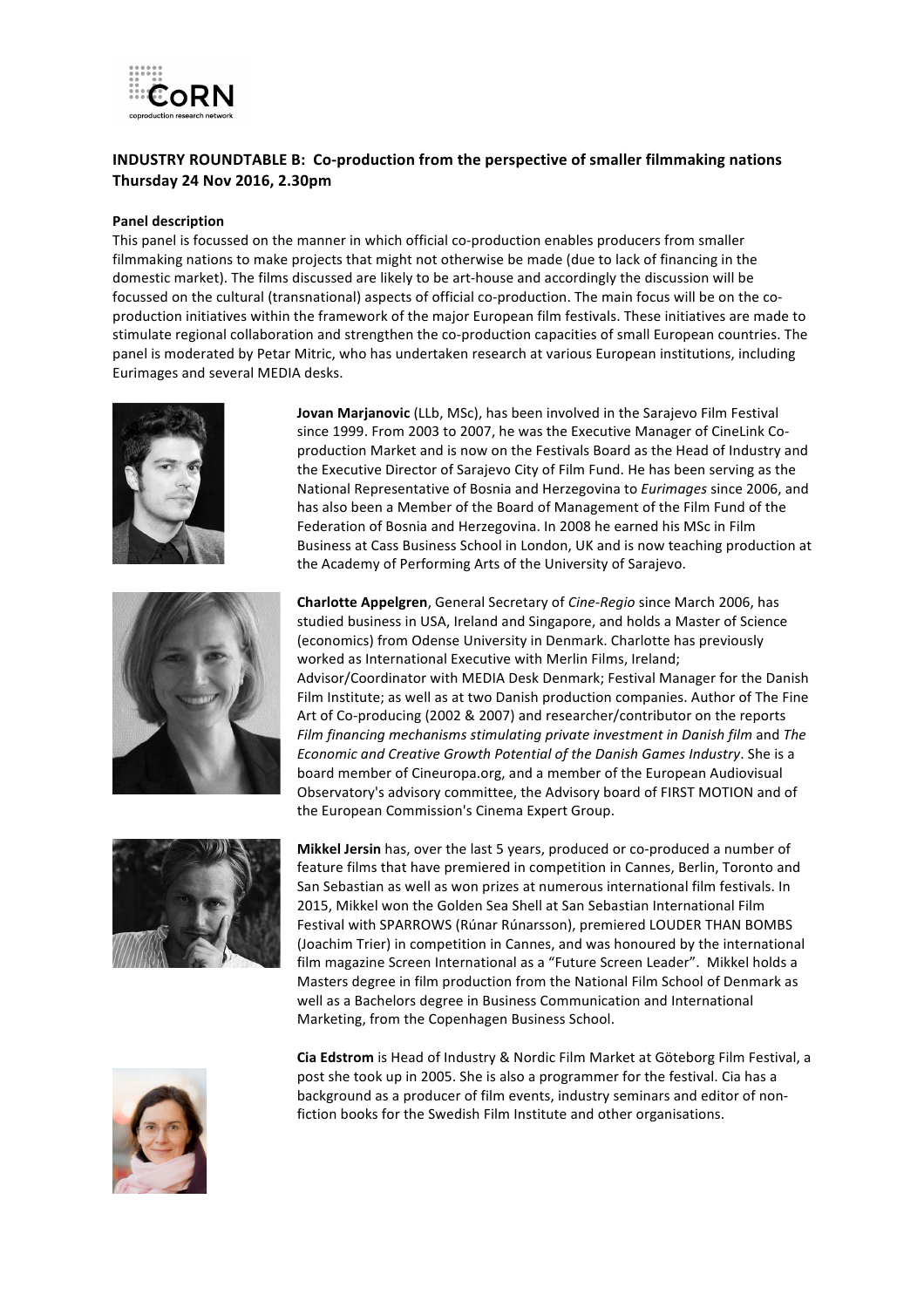

## **INDUSTRY ROUNDTABLE C: Television Co-productions: Current Trends and New Horizons Thursday 24 Nov 2016, 4.30pm**

#### **Panel Description:**

While there is a long history of feature films and TV movies being co-produced across national borders, the coproduction of television series is a fairly recent phenomenon. There were of course the 'Europudding' misfires in the early days of the *Television Without Frontiers* mandate. However, more recently, shows like *Broen/The Bridge* (2011, DK/S), *Borgia* (2011, F/GER/CZ) or *The Team* (2015, DK/GER/BE) have broken new ground, in terms of the way they were creatively conceived, practically executed and critically received. What makes television co-productions distinct from feature film co-productions? How does the reality of industry practice intersect with critical discourses of nation and cultural hybridity? And what new creative formats, apart from Nordic noir and Renaissance family drama, can we expect to see in the future? This panel is constituted of industry practitioners with concrete experience in television co-production. Drawing upon recent case-studies, we will explore current and emerging trends in television co-production.



**Klaus Zimmermann** has a DEA (Master) degree in general private law (Sorbonne) and a masters degree in management science with a special mention for international business studies (Paris Dauphine). He started his career in 1993 at the German company KirchGruppe. For two years, he worked in Munich alongside the company's director of production and distribution, Jan Mojto. He was successively in charge of marketing, international distribution and international productions. In this capacity, he participated on the production of animation films, feature films, television series and features and international coproductions (Le comte de Monte Cristo, Balzac, Les Misérables, etc...). He returns to France in 2002, creating and heading the company Zimt Média, Paris & Munich. The following year, Klaus Zimmermann joins GMT Productions (Lagardère Active) as head of international development and worked on Les trois mousquetaires. He was also executive producer of the French TV features Brasier (M6) and Salieri (France 2). In 2004, he is additionally made Vice President and Director of Operations of Capital Image, a subsidiary of GMT specialized in international projects for television and cinema. In 2006, he co-founds Zen Productions with Nathalie Drouaire. In this company, he developed, produced and co-produced a number of ambitious projects (Laconia for ARD, BBC and Canal+, The Bible Code for ProSieben and M6, etc...). Nominated four times for the award of 'Best Producer' in Germany for The Patin (2008), Vulkan (2009), Die Grenze (2010) and Borgia (2012) Klaus then returned to Lagardère Entertainment from October 2009 to September 2013 to launch the international production activity of the group as managing director and producer of Atlantique Productions . There he launched Borgia (Canal+), Transporter (M6, RTL, HBO/Cinemax, Movie Central and The Movie Network), Death in Paradise (France Télévisions and BBC One) and JO (TF1, SAT1, RAI, Fox). In 2014, Zimmermann cofounded Dynamic Television with offices in Los Angeles, Berlin and Paris, and continues the international production model with a focus on drama series. His latest projects include the series 100 Code, TRAPPED and Cape Town.